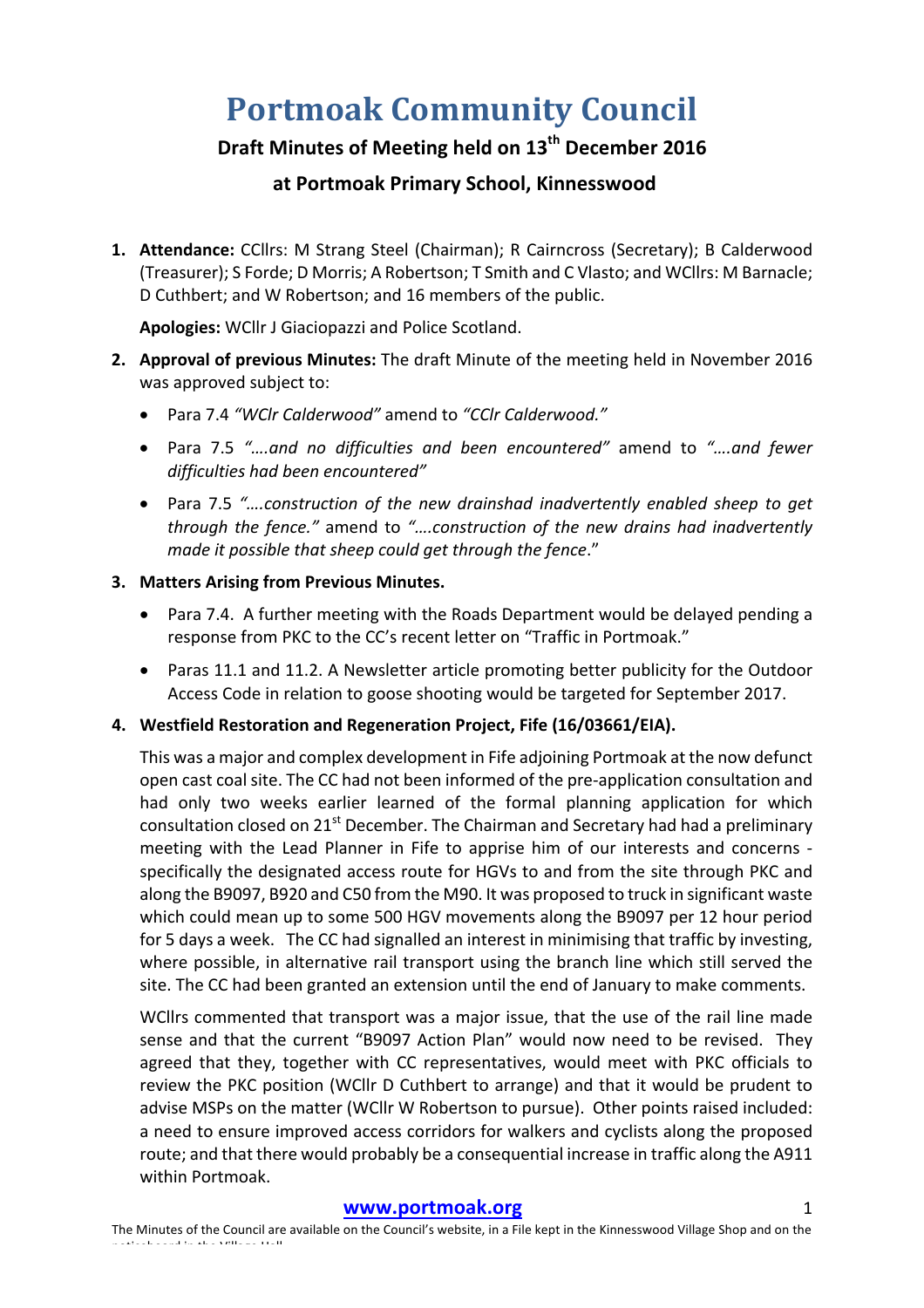Residents voiced concerns about: the nature and diversity of the industrial process proposed; the risks of pollution; the large volume of waste to be processed; the designated route into the site along the C50 when it should be possible to continue on the B9097 to enter the site from the south; how far farming would be compromised were it to become impossible to move cattle across the B9097; and the need for speed restrictions. There was a broader national agenda to accommodate here and to question whether trucking waste by road was the best way to proceed.

The CC would return to the matter at its meeting on  $10<sup>th</sup>$  January before submitting comments by the end of the month.

# **5. Our Community:**

- **1.** *Kinross and Earn Action Partnership.* WCllr D Cuthbert reported that, although the Partnership had held two meetings, progress towards agreeing how the "participatory budget" of £20,000 should be spent within the current financial year was slow. The CC would make some suggestions.
- **2.** *A strategy and Vision for Portmoak*. Plans to take forward a programme to work with various community groups to use the "Place Standard" tool were in hand. Together the outputs should provide the CC with a better understanding of matters which affect the quality of life in Portmoak. This would inform and complement the work of the Kinross and Earn Action Partnership.
- **6.** Recycling: The CC noted the result of a survey of Kinnesswood residents. 21 had replied confirming a unanimous wish for at least a bottle bank recycling unit. 16 respondees had made 21 suggestions for a possible location of which somewhere around the car park by the school was the most popular  $(11)$ . Other suggestions included: the Bee Garden; behind the shelter on Main Street; and the golf course area. The CC acknowledged that the school did not support use of the car park and recommended that PKC officials be approached to see if the site behind the bus shelter was viable.

## **7. Reports**

7.1 Police: The CC was pleased to receive a local report by PC Douglas Stapleton. The theft of agricultural machinery remained a significant problem. The CC thanked PC Stapleton for his report. It noted the Area Commander Bulletins of  $10^{th}$ ,  $17^{th}$ , and  $24^{th}$  November and of  $1^{\text{st}}$  and  $8^{\text{th}}$  December.

7.2 Treasurer: The General Account at the end of November was £633.60, while the Michael Bruce Way account was £739.51 giving a total of funds on hand of £1,373.11.

## 7.3 Planning:

- *1. New applications:* (See item 4).
- *2. Progress with Developments:*
- a) *Former Lomond Inn.* Formal consent for this development to proceed was awaited. Arrangements were in hand to preserve the stained glass windows of the Inn and to re-site a bottle bank recycling provision from the site to elsewhere within the village.
- b) *Glenlomond.* No progress to note. Formal consent for this development to proceed was awaited.